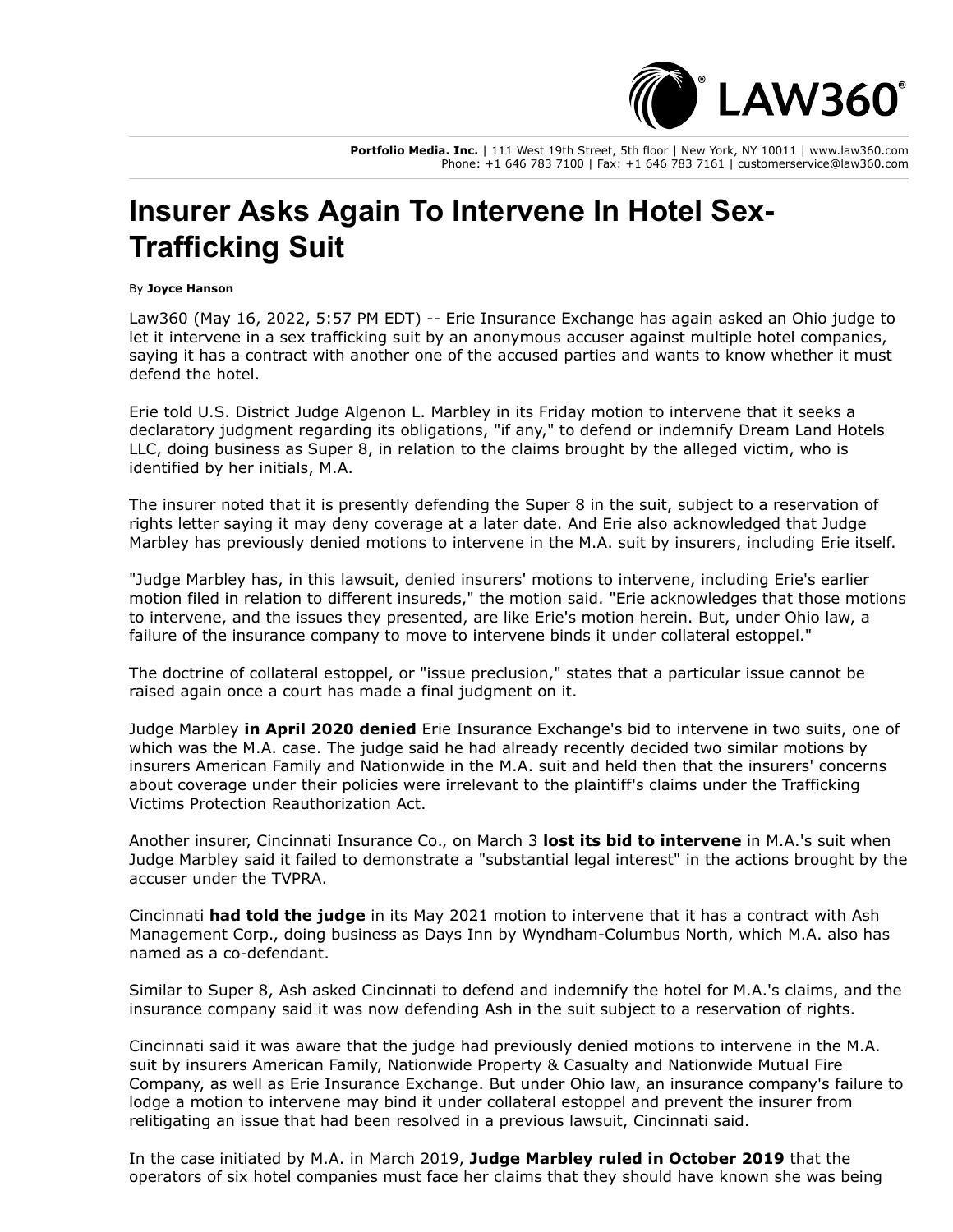victimized, saying she had shown enough to allege the hotels benefited financially from the trafficking.

[Judge Marbley denied motions to dismiss from Buckeye Hospitality Inc., Choice Hotels International](https://www.law360.com/companies/choice-hotels-international-inc) [Inc., First Hotel Management LLC, Columbus Hospitality LLC, Krrish Lodging LLC and Wyndham](https://www.law360.com/companies/wyndham-hotels-resorts-inc) Hotels & Resorts Inc. The judge rejected their arguments that M.A. had not shown that the hoteliers knowingly benefited financially from the sex trafficking happening on their premises or that they should have known what was going on.

On Dec. 14, M.A. moved to amend the complaint, naming 14 hospitality entities as co-defendants, including the Super 8 hotel, Ash Management's Days Inn by Wyndham-Columbus North hotel, five other Days Inn by Wyndham hotels, a Comfort Inn hotel and an [InterContinental Hotels Group](https://www.law360.com/companies/intercontinental-hotels-group-plc)branded Crowne Plaza hotel. Judge Marbley granted the motion on Feb. 23, and the amended complaint was filed that day.

On June 21, M.A. **[voluntarily dismissed without prejudice](https://www.law360.com/articles/1396677/intercontinental-hotels-drops-out-of-sex-trafficking-suit)** all claims against United Kingdombased InterContinental Hotels Group PLC from her sex-trafficking suit against the slew of hotels in Ohio federal court as the parties continued to hash out discovery and a trial schedule in the longrunning case. InterContinental is the parent company of Georgia-based subsidiaries Six Continents Hotels Inc. and Holiday Hospitality Franchising LLC, which are still named in the suit.

More recently, on May 11, the judge ordered the parties to file a joint memo summarizing their positions on whether they object to the appointment of a special master to assist the court in the M.A. action, related sex-trafficking actions and any future related actions, saying the plaintiffs have indicated that up to an additional 20 similar cases may be filed.

A lawyer for M.A., Steven C. Babin Jr. of [Babin Law LLC](https://www.law360.com/firms/babin-law-llc), told Law360 on Monday that the plaintiffs have asked for a special master dedicated to the cases to move them forward because "we've had significant issues getting documents" from the hotels.

"In Ohio, we have five federal suits filed by five separate plaintiffs," Babin said. "We anticipate there will be quite a few more than 20 cases because Ohio is a high-trafficking state. It's very sad how ubiquitous hotel trafficking is in the major brands across the country. The victims' stories are tragic."

M.A. claims she was trafficked for sex through force, fraud and coercion from spring 2014, when she was a minor, until she escaped in August 2015. She said the hotels knew or should have known the trafficking was happening on their properties because her trafficker asked for rooms near exits and refused housekeeping, and the trash cans in her rooms contained an "extraordinary number of used condoms," according to the amended complaint.

"As a direct and proximate result of the Wyndham, IHG and Choice brand managers and their hotel brands' consistent refusals to prevent human trafficking on their hotel properties, M.A. was sex trafficked, sexually exploited, and victimized repeatedly at Wyndham, IHG and Choice brand hotels," the amended complaint said.

Counsel for the other parties did not immediately respond to requests for comment Monday.

[Erie Insurance Exchange is represented by Gordon D. Arnold and Bartholomew T. Freeze of Freund](https://www.law360.com/firms/freund-freeze) Freeze & Arnold.

Dream Land Hotels LLC d/b/a Super 8 is represented by William B. Benson and Mark C. Melko of [Benson & Sesser LLC](https://www.law360.com/firms/benson-sesser).

M.A. is represented by Steven C. Babin Jr. and Jennifer Jana El-Kadi of Babin Law LLC; Kimberly L. [Adams, Kathryn L. Avila, Chris V. Tisi, Hilary Wood and Emmie Paulos of Levin Papantonio Thomas](https://www.law360.com/firms/levin-papantonio) Mitchell Rafferty & Proctor PA; Gregory M. Zarzaur of the [Zarzaur Law Firm;](https://www.law360.com/firms/zarzaur-law-firm) and Anil A. Mujumdar of [Dagney Johnson Law Group.](https://www.law360.com/firms/dagney-johnson-law-group)

[The suit is M.A. v. Wyndham Hotels & Resorts Inc. et al., case number](https://www.law360.com/agencies/united-states-district-court-for-the-southern-district-of-ohio) [2:19-cv-0084](https://www.law360.com/dockets/627e7b45ab4d7001810fed3a)[9, in the U.S.](https://www.law360.com/agencies/united-states-district-court-for-the-southern-district-of-ohio) District Court for the Southern District of Ohio.